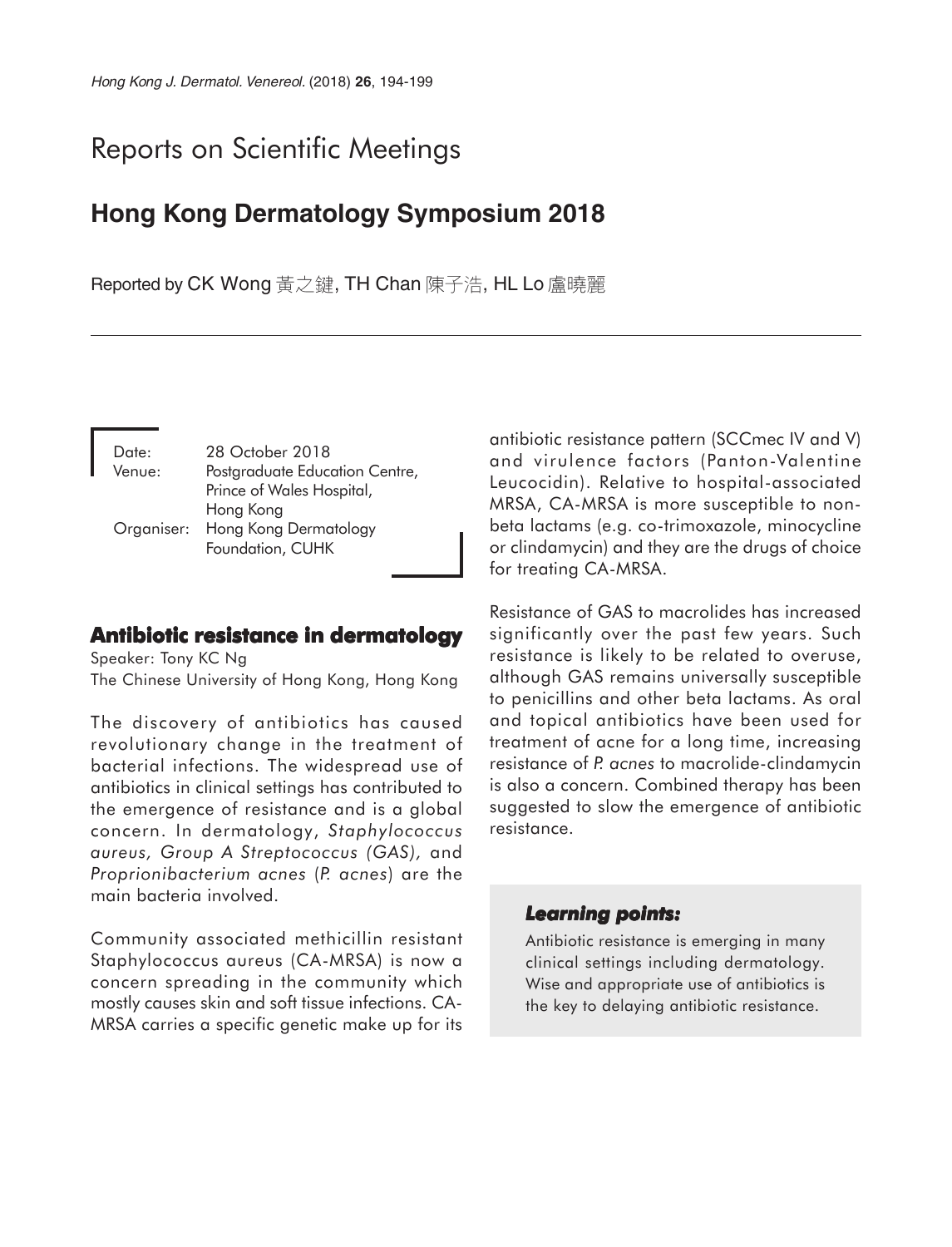### **What dermatologists need to know about psoriatic arthritis**

Speaker: Priscilla CH Wong

Department of Medicine & Therapeutics, The Chinese University of Hong Kong, Hong Kong

The prevalence of psoriasis is estimated to be around 2% of the population. It is a chronic disease that can affect both the skin and the joints. Referral to a rheumatologist for treatment is recommended if psoriatic arthritis (PsA) is suspected. Psoriatic arthritis is a heterogenous, multifaceted inflammatory arthritis and includes peripheral arthritis, spondylitis, dactylitis, enthesitis, nail disease as well as extra-articular features common to the spondyloarthropathies. Differential diagnoses include osteoarthritis, gout, calcium pyrophosphate deposition disease, fibromyalgia.

Early diagnosis and treatment are essential to halt the progress in order to prevent functional disability and improve quality of life and dermatologists can play a crucial role in this aspect.

Several screening questionnaires have been validated in English and other languages. There is no specific serum laboratory test for PsA. Rheumatoid factor negativity is part of the classification criteria (CASPAR) for PsA. HLA-B27 confers susceptibility to axial spondyloarthropathies while anti-Cyclic Citrullinated Peptide (anti-CCP) antibody positivity ranges from 0.9% to 15% in PsA patients. Radiography (X-ray), ultrasonography, magnetic resonance imaging (MRI) have their own advantages and limitations depending on the target to be screened. Up to 57% of patients develop deforming erosive arthritis on X-ray. One study suggested that USG and MRI are more sensitive to inflammatory and destructive changes than X-ray and clinical examination. The CASPAR criteria, with a sensitivity of 91% and specificity 99%, is a validated diagnostic tool for PsA.

Methotrexate is the preferred drug for initial treatment of PsA. Anti-TNF, anti-IL12/23, anti-IL17 inhibitors are approved for PsA treatment. Anti-IL23 and target synthetic Disease Modifying Anti-Rheumatic Drugs (DMARDs) are being studied.

#### *Learning points: Learning points:*

Early diagnosis and treatment are essential to halt the progression of PsA in order to prevent functional disability. Remaining vigilant and maintaining a good liaison with our rheumatology colleagues remain the key to successful management.

## **Atopic dermatitis: pearls in management**

Speaker: Yee-man Wat Social Hygiene Service, Centre for Health Protection, Hong Kong

Atopic dermatitis (AD) is due to the interplay between barrier defect causing increased permeability, disruption in microbiome and shift in adaptive immunity towards the Th2 immune response. Barrier dysfunction leads to the increase in release of inflammatory cytokines and immunomodulatory proteins and leakiness to antigens. Researchers are looking at whether regular use of moisturisers at the early stages of life can reduce sensitisation and halt the progression to other allergic co-morbidities.

Microbiome refers to the microorganisms that live on or inside another organism. It helps the development of the innate and adaptive immunity. The World Allergy Organisation guideline panel recommends probiotics for pregnant women, women during breast feeding, and infants at high risk for developing allergy. The panels also recommend use of prebiotics in high risk infants.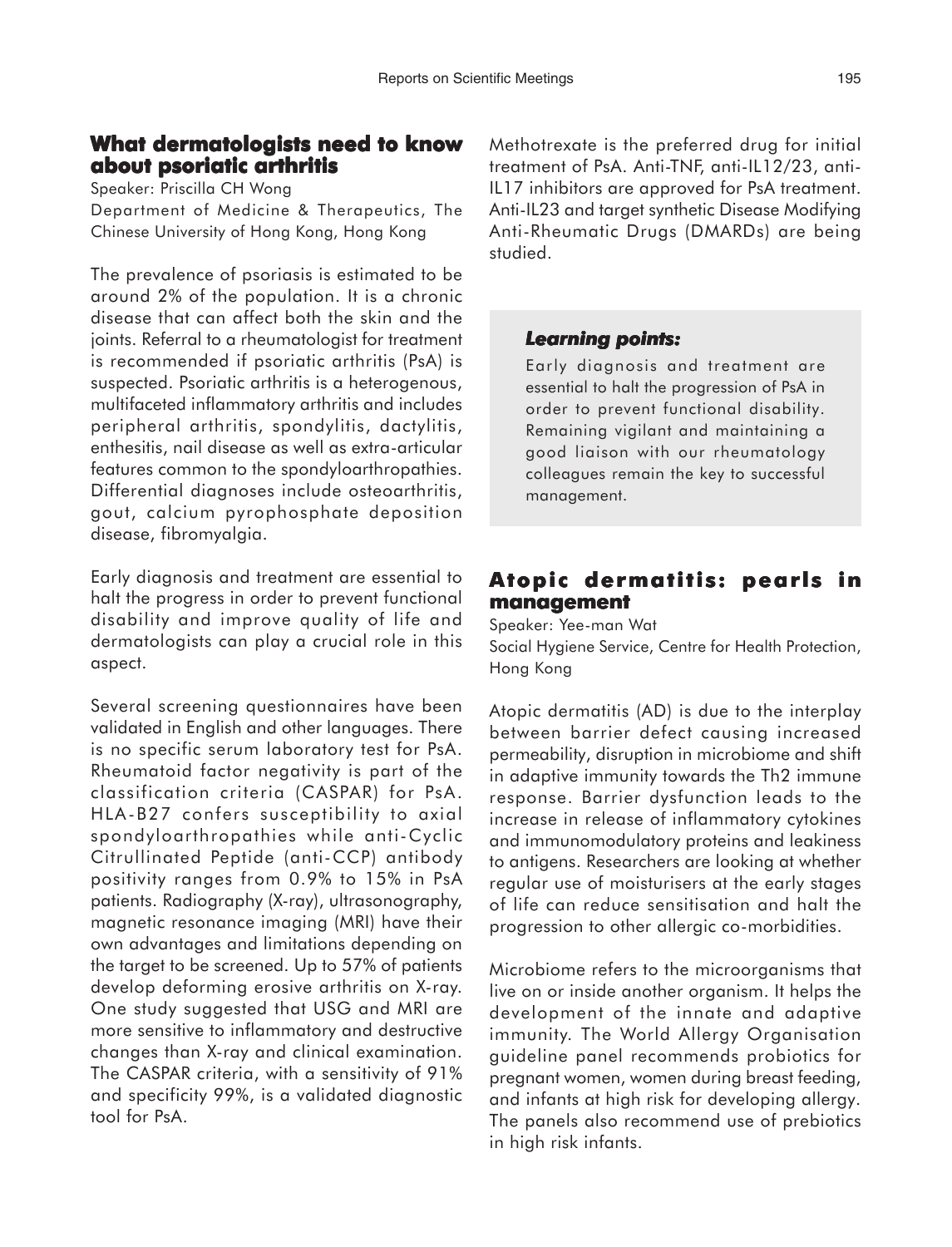Newer and more targeted treatment modalities are available and are under research. Dupulimumab, a monoclonal antibody, inhibits interleukin 4 and 13 which are involved in the Th2 response in atopic dermatitis. Crisaborole, a phosphodiesterase-4-inhibitor, degrades cyclic adenosine monophosphate (cAMP), leading to down-regulation of pro-inflammatory cytokines IL-4, IL-31 and prostaglandin E2.

#### *Learning points: Learning*

Current advocates on early and aggressive barrier repair, correction in dysbiosis and newer agents targeting specific inflammatory cytokines are bringing new hope to patients with atopic dermatitis.

## **Low level light/laser therapy in dermatology**

Speaker: Nai-ming Luk The Hong Kong Dermatology Foundation

Low level light/laser therapy (LLLT) for dermatological conditions has gained popularity recently. The mechanism of LLLT is thought to be via photobiomodulation. Non-ionising radiation, red or near infra-red radiation is generated by low level laser or light emitting diode. They are absorbed by cytochrome C oxidase in the mitochondria which leads to increased release of adenosine triphosphate (ATP), nitric oxide and reactive oxygen species. With vasodilation and increased nuclear transcription, this mediates biological effects such as anti-inflammation, immunomodulation, anti-apoptosis, promotion of wound healing and tissue regeneration. The process does not involve thermal or ablative processes.

Important parameters in LLLT treatment include appropriate wavelength of electromagnetic radiation, the irradiance of the light source and the total fluence used. Trials for treating various dermatological conditions have been carried out. These include herpes labialis, ophthalmic herpes zoster, psoriasis, chronic venous ulcer, radiation dermatitis, male pattern baldness and wrinkles. The efficacy of LLLT is very variable. The exact mechanism of action needs further clarification. However, no serious adverse effects have been reported. In conclusion, LLLT is a safe treatment.

#### *Learning points: Learning points:*

Low level light/laser therapy (LLLT) can be used as an adjuvant therapy for various dermatological conditions.

## **Cutaneous manifestations of child abuse**

Speaker: Erica KY Yau Dermatologist, Private Practice, Hong Kong

Physical child abuse is most commonly discovered through detection of dermatological injury. It could be challenging to differentiate physical abuse from certain dermatological disease e.g. Henoch-Schonlein purpura, Mongolian spot, bullous impetigo etc. However, it is crucial to identify and investigate any suspicious cases of child abuse.

A comprehensive history should be taken. Ideally, the child should be interviewed separately and a basic understanding of the usual locations, patterns and appearance of physical maltreatment in relation to a child's developmental stage is important. If the alleged injury is not consistent with the child's developmental stage or capability, child abuse suspicion should be raised.